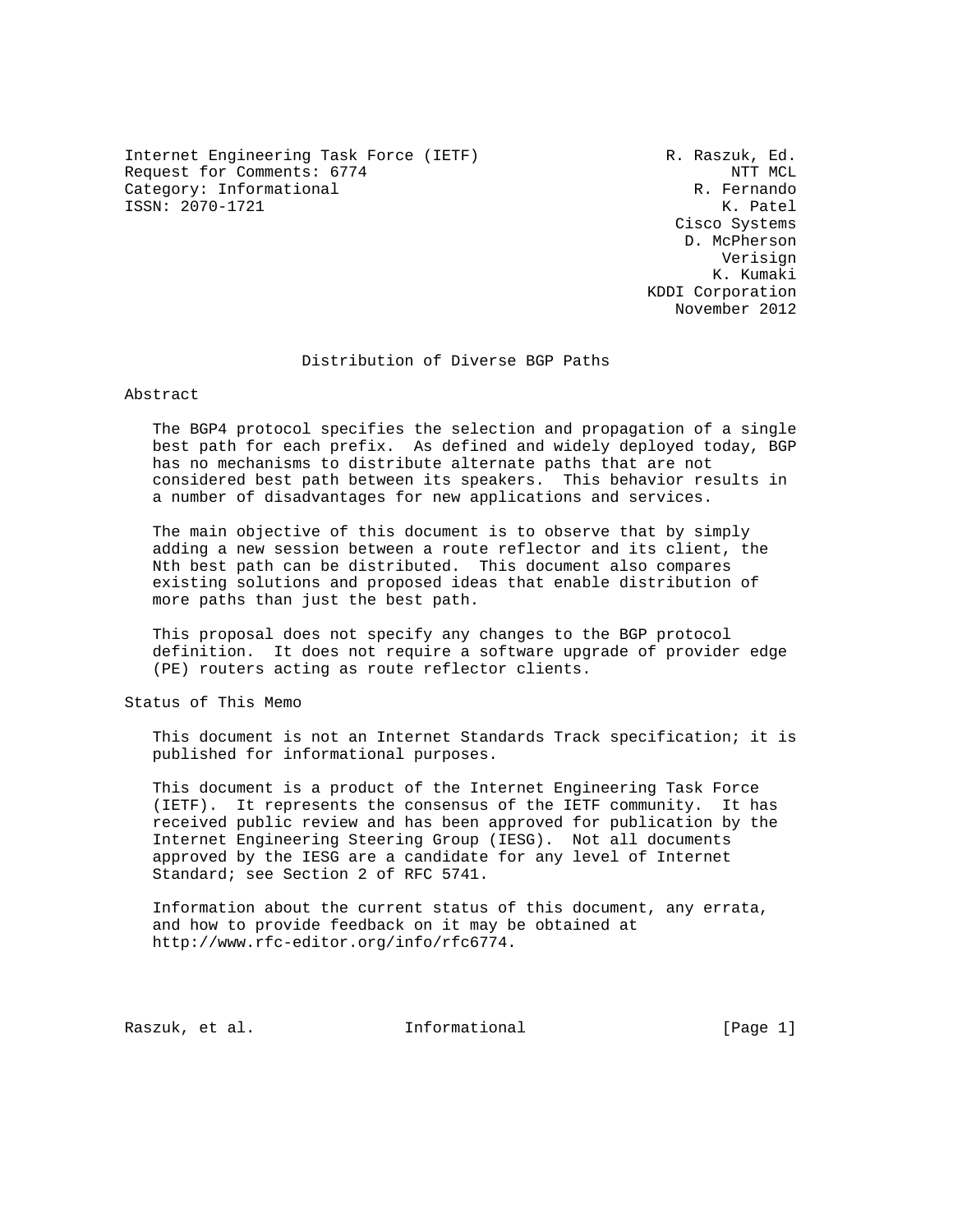## Copyright Notice

 Copyright (c) 2012 IETF Trust and the persons identified as the document authors. All rights reserved.

 This document is subject to BCP 78 and the IETF Trust's Legal Provisions Relating to IETF Documents (http://trustee.ietf.org/license-info) in effect on the date of

 publication of this document. Please review these documents carefully, as they describe your rights and restrictions with respect to this document. Code Components extracted from this document must include Simplified BSD License text as described in Section 4.e of the Trust Legal Provisions and are provided without warranty as described in the Simplified BSD License.

Table of Contents

| $\overline{4}$ |                                                               |
|----------------|---------------------------------------------------------------|
|                | 4.1. Co-located Best- and Backup-Path RRs 8                   |
|                | 4.2. Randomly Located Best- and Backup-Path RRs 10            |
|                | 4.3. Multi-Plane Route Servers for Internet Exchanges 12      |
|                | 5. Discussion on Current Models of IBGP Route Distribution 13 |
|                |                                                               |
|                |                                                               |
|                |                                                               |
|                |                                                               |
| 7 <sub>1</sub> |                                                               |
| 8.             |                                                               |
| 9.             |                                                               |
|                |                                                               |
|                |                                                               |
| 11.            |                                                               |
|                |                                                               |
|                |                                                               |
|                |                                                               |

## 1. Introduction

 The current BGP4 protocol specification [RFC4271] allows for the selection and propagation of only one best path for each prefix. As defined today, the BGP protocol has no mechanism to distribute paths other than best path between its speakers. This behavior results in a number of problems in the deployment of new applications and services.

Raszuk, et al. 1nformational 1999 [Page 2]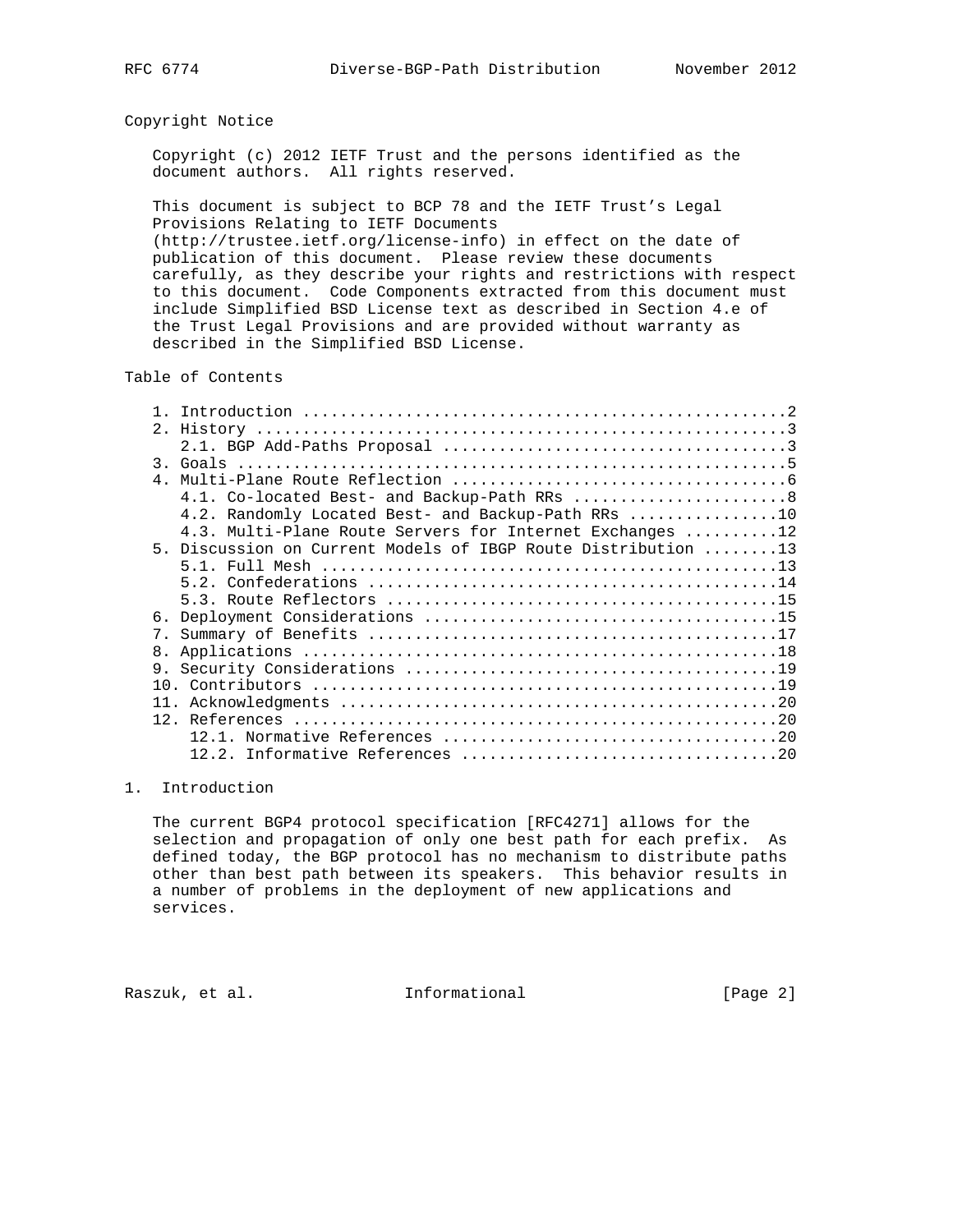This document presents a mechanism for solving the problem based on the conceptual creation of parallel route-reflector planes. It also compares existing solutions and proposes ideas that enable distribution of more paths than just the best path. The parallel route-reflector planes solution brings very significant benefits at a negligible capex and opex deployment price as compared to the alternative techniques (full BGP mesh or add-paths [ADD-PATHS]) and is being considered by a number of network operators for deployment in their networks.

 This proposal does not specify any changes to the BGP protocol definition. It does not require upgrades to provider edge or core routers, nor does it need network-wide upgrades. The only upgrade required is the new functionality on the new or current route reflectors.

## 2. History

 The need to disseminate more paths than just the best path is primarily driven by three issues. The first is the problem of BGP oscillations [RFC3345]. The second is the desire for faster reachability restoration in the event of failure of the network link or network element. The third is a need to enhance BGP load balancing capabilities. These issues have led to the proposal of BGP add-paths [ADD-PATHS].

# 2.1. BGP Add-Paths Proposal

 As it has been proven that distribution of only the best path of a route is not sufficient to meet the needs of the continuously growing number of services carried over BGP, the add-paths proposal was submitted in 2002 to enable BGP to distribute more than one path. This is achieved by including an additional four-octet value called the "Path Identifier" as a part of the Network Layer Reachability Information (NLRI).

 The implication of this change on a BGP implementation is that it must now maintain a per-path, instead of per-prefix, peer advertisement state to track to which of the peers a given path was advertised. This new requirement comes with its own memory and processing cost.

 An important observation is that distribution of more than one best path by the Autonomous System Border Routers (ASBRs) with multiple External BGP (EBGP) peers attached where no "next-hop self" is set may result in inconsistent best-path selection within the autonomous system. Therefore, it is also required to attach the possible tiebreakers in the form of a new attribute and propagate those within

Raszuk, et al. 1nformational 1999 [Page 3]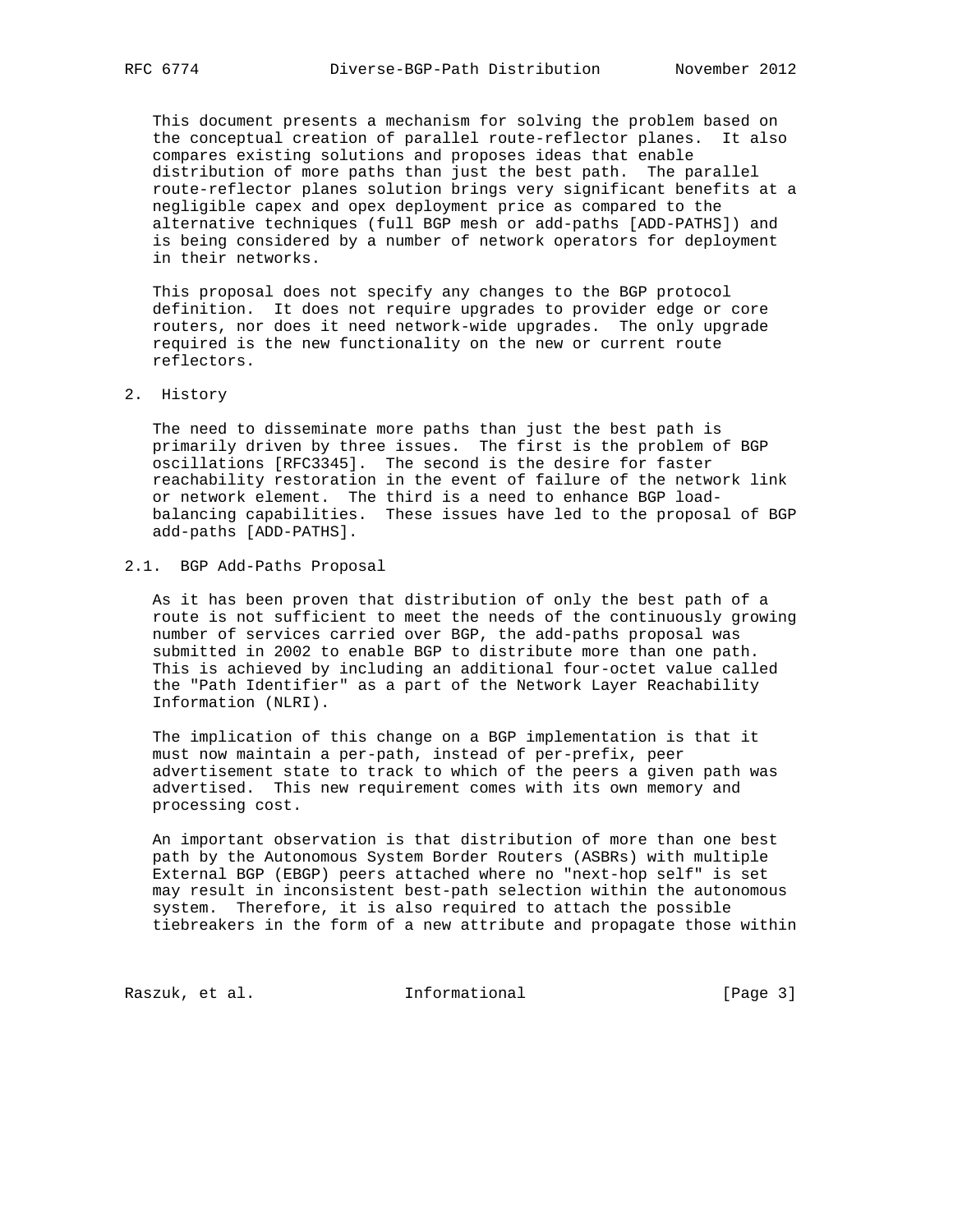the domain. The example of such an attribute for the purpose of fast connectivity restoration to address that very case of ASBR injecting multiple external paths into the Internal BGP (IBGP) mesh has been presented and discussed in "Advertisement of Multiple Paths in BGP" [ADD-PATHS]. Based on the additionally propagated information, best path selection is recommended to be modified to make sure that best and backup-path selection within the domain stays consistent. More discussion on this particular point is contained in Section 6, "Deployment Considerations". In the proposed solution in this document, we observe that to address most of the applications, just use of the best external advertisement is required. For ASBRs that are peering to multiple upstream domains, setting "next-hop self" is recommended.

 The add-paths protocol extensions have to be implemented by all the routers within an Autonomous System (AS) in order for the system to work correctly. Analyzing the benefits or risks associated with partial add-paths deployments remains quite a topic for research. The risk becomes even greater in networks not using some form of edge-to-edge encapsulation.

 The required code modifications can offer the foundation for enhancements, such as the "Fast Connectivity Restoration Using BGP Add-path" [FAST-CONN]. The deployment of such technology in an entire service-provider network requires software, and perhaps sometimes, in the case of End-of-Engineering or End-of-Life equipment, even hardware upgrades. Such an operation may or may not be economically feasible. Even if add-path functionality was available today on all commercial routing equipment and across all vendors, experience indicates that it may easily take years to achieve 100% deployment coverage within any medium or large global network.

 While it needs to be clearly acknowledged that the add-path mechanism provides the most general way to address the problem of distributing many paths between BGP speakers, this document provides a solution that is much easier to deploy and requires no modification to the BGP protocol where only a few additional paths may be required. The alternative method presented is capable of addressing critical service-provider requirements for disseminating more than a single path across an AS with a significantly lower deployment cost. That, in light of the number of general network scaling concerns documented in RFC 4984 [RFC4984], "Report from the IAB Workshop on Routing and Addressing", may provide a significant advantage.

Raszuk, et al. 1nformational [Page 4]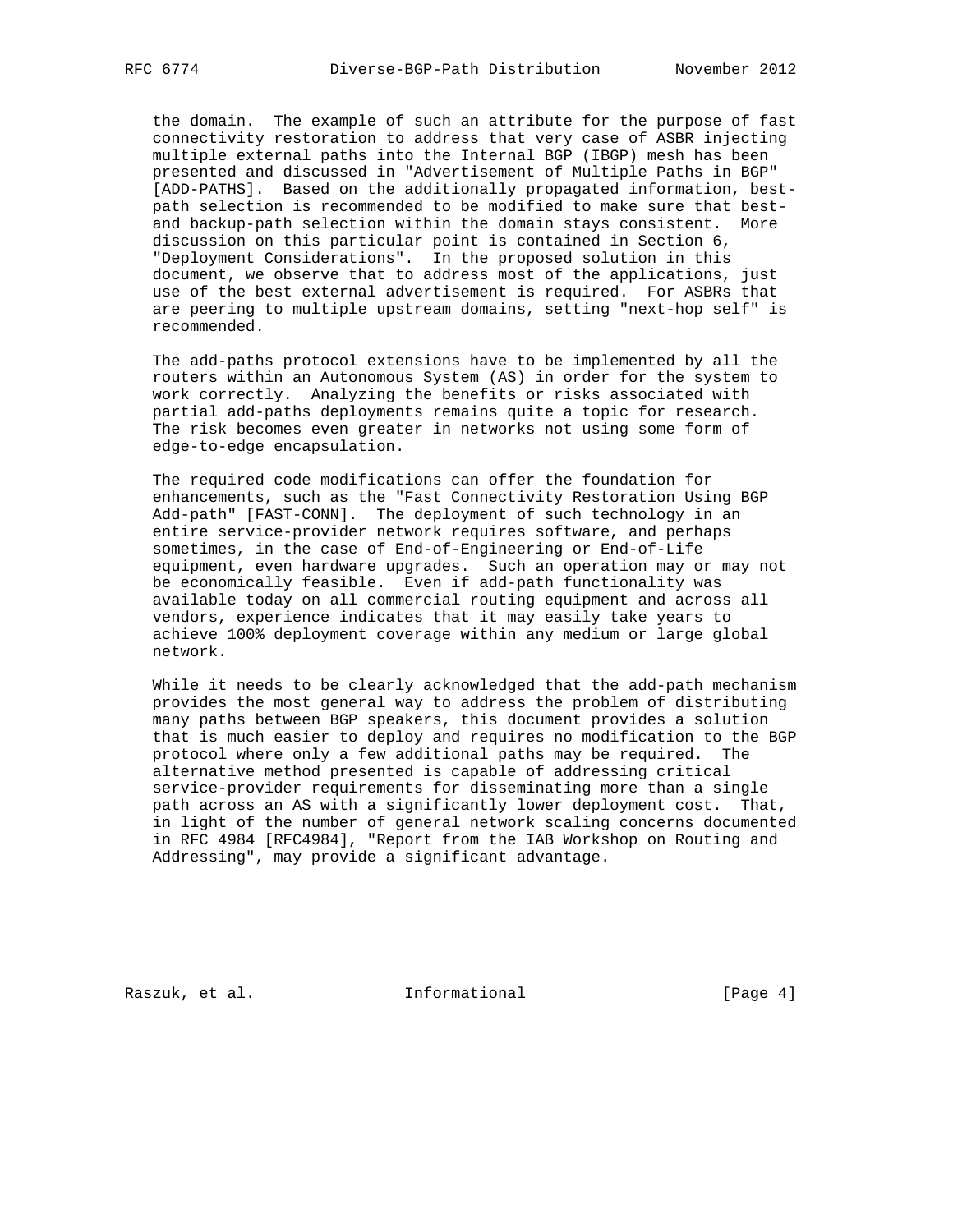## 3. Goals

 The proposal described in this document is not intended to compete with add-paths. It provides an interim solution until add-paths are standardized and implemented and until support for that function can be deployed across the network.

 It is presented to network operators as a possible choice and provides those operators who need additional paths today an alternative from the need to transition to a full mesh. The Nth best path describes a set of N paths with different BGP next hops with no implication of ordering or preference among said N paths.

 It is intended as a way to buy more time, allowing for a smoother and gradual migration where router upgrades will be required for, perhaps, different reasons. It will also allow the time required so that standard RP/RE memory size can easily accommodate the associated overhead with other techniques without any compromises.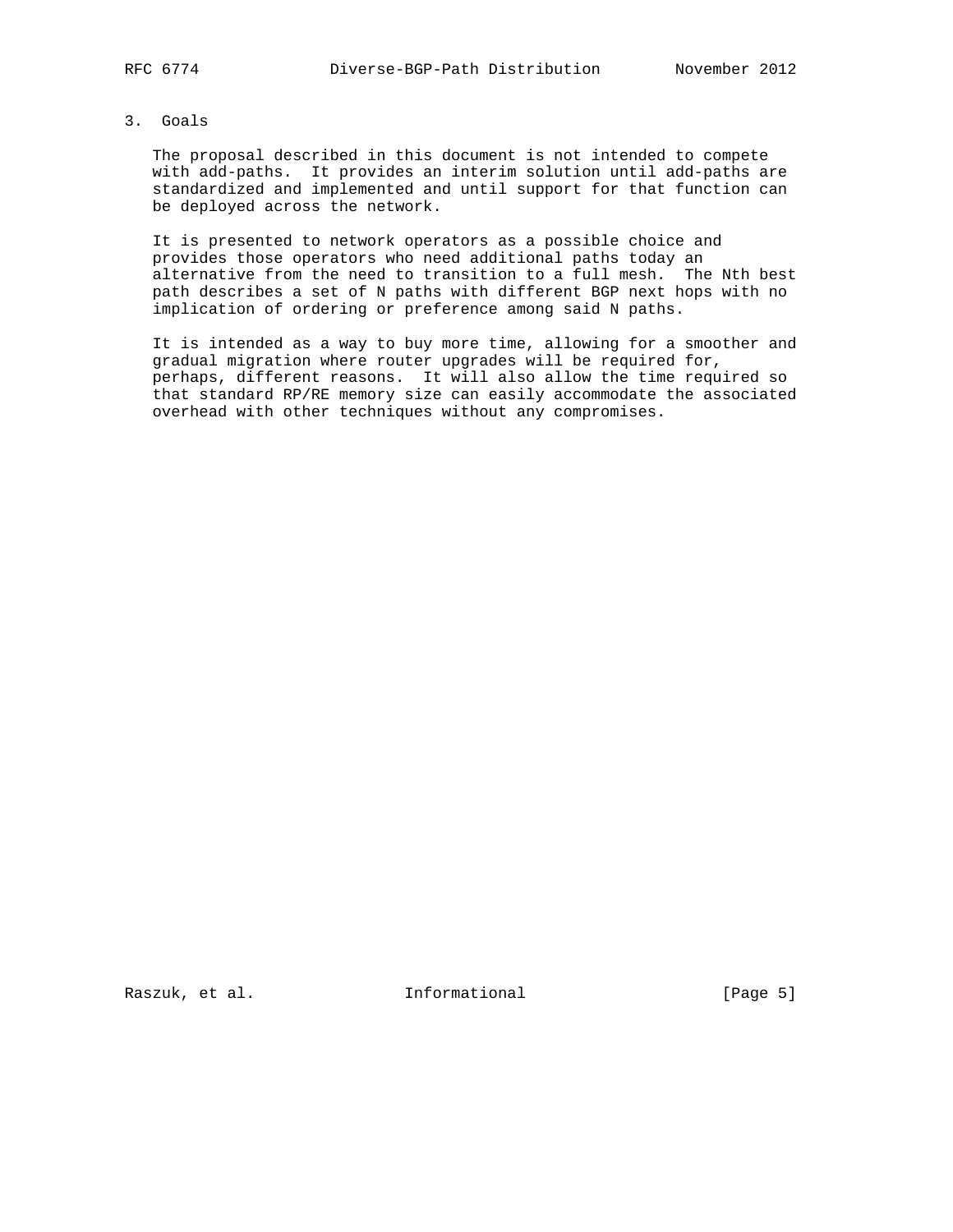# 4. Multi-Plane Route Reflection

 The idea contained in the proposal assumes the use of route reflection within the network.

Let's observe today's picture of a simple route-reflected domain:





 Abbreviations used: RR - Route Reflector P - Core router

 Figure 1 shows an AS that is connected via EBGP peering at ASBR1 and ASBR2 to an upstream AS or set of ASes. For a given destination "D", ASBR1 and ASBR2 may have an external path P1 and P2, respectively. The AS network uses two route reflectors, RR1 and RR2, for redundancy reasons. The route reflectors propagate the single BGP best path for each route to all clients. All ASBRs are clients of RR1 and RR2.

Raszuk, et al. 1nformational 1999 [Page 6]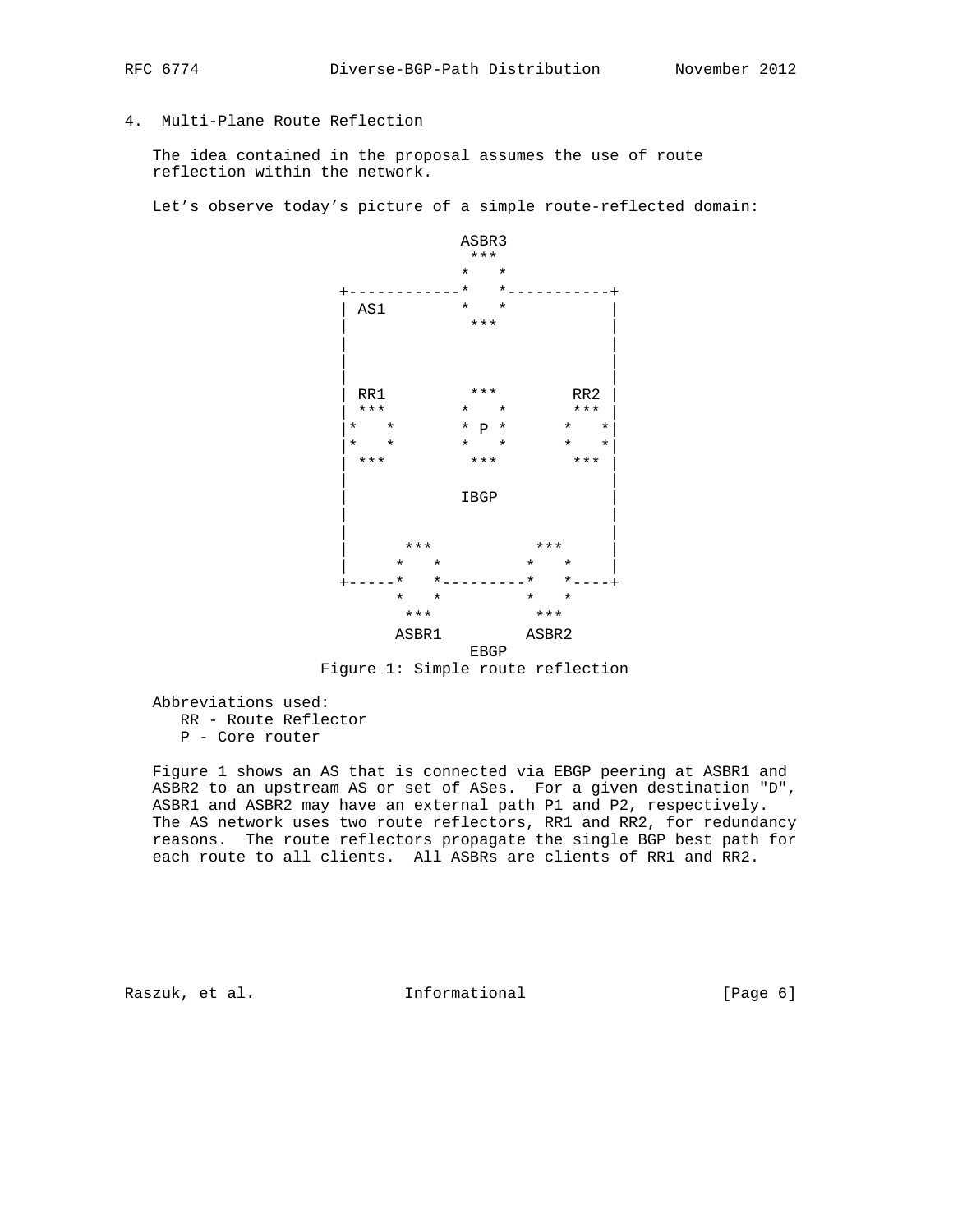Following are the possible cases of the path information that ASBR3 may receive from route reflectors RR1 and RR2:

- 1. When the best-path tiebreaker is the IGP distance: When paths P1 and P2 are considered to be equally good best-path candidates, the selection will depend on the distance of the path's next hops from the route reflector making the decision. Depending on the positioning of the route reflectors in the IGP topology, they may choose the same best path or a different one. In such a case, ASBR3 may receive either the same path or different paths from each of the route reflectors.
- 2. When the best-path tiebreaker is MULTI\_EXIT\_DISC (MED) or LOCAL\_PREF: In this case, only one path from the preferred exit point ASBR will be available to RRs since the other peering ASBR will consider the IBGP path as best and will not announce (or if already announced will withdraw) its own external path. The exception here is the use of the BGP Best-External proposal [EXT-PATH], which will allow a stated ASBR to still propagate to the RRs on its own external path. Unfortunately, RRs will not be able to distribute it any further to other clients, as only the overall best path will be reflected.

 There is no requirement of path ordering. The "Nth best path" really describes set of N paths with different BGP next hops.

 The proposed solution is based on the use of additional route reflectors or new functionality enabled on the existing route reflectors that, instead of distributing the best path for each route, will distribute an alternative path other than best. The best-path (main) reflector plane distributes the best path for each route as it does today. The second plane distributes the second best path for each route, and so on. Distribution of N paths for each route can be achieved by using N reflector planes.

 As diverse-path functionality may be enabled on a per-peer basis, one of the deployment models can be realized to continue advertisement of the overall best path from both route reflectors, while in addition a new session can be provisioned to get an additional path. This will allow the uninterrupted use of the best path, even if one of the RRs goes down, provided that the overall best path is still a valid one.

 Each plane of the route reflectors is a logical entity and may or may not be co-located with the existing best-path route reflectors. Adding a route-reflector plane to a network may be as easy as enabling a logical router partition, new BGP process, or just a new configuration knob on an existing route reflector and configuring an additional IBGP session from the current clients if required. There

Raszuk, et al. 10 Informational 1999 [Page 7]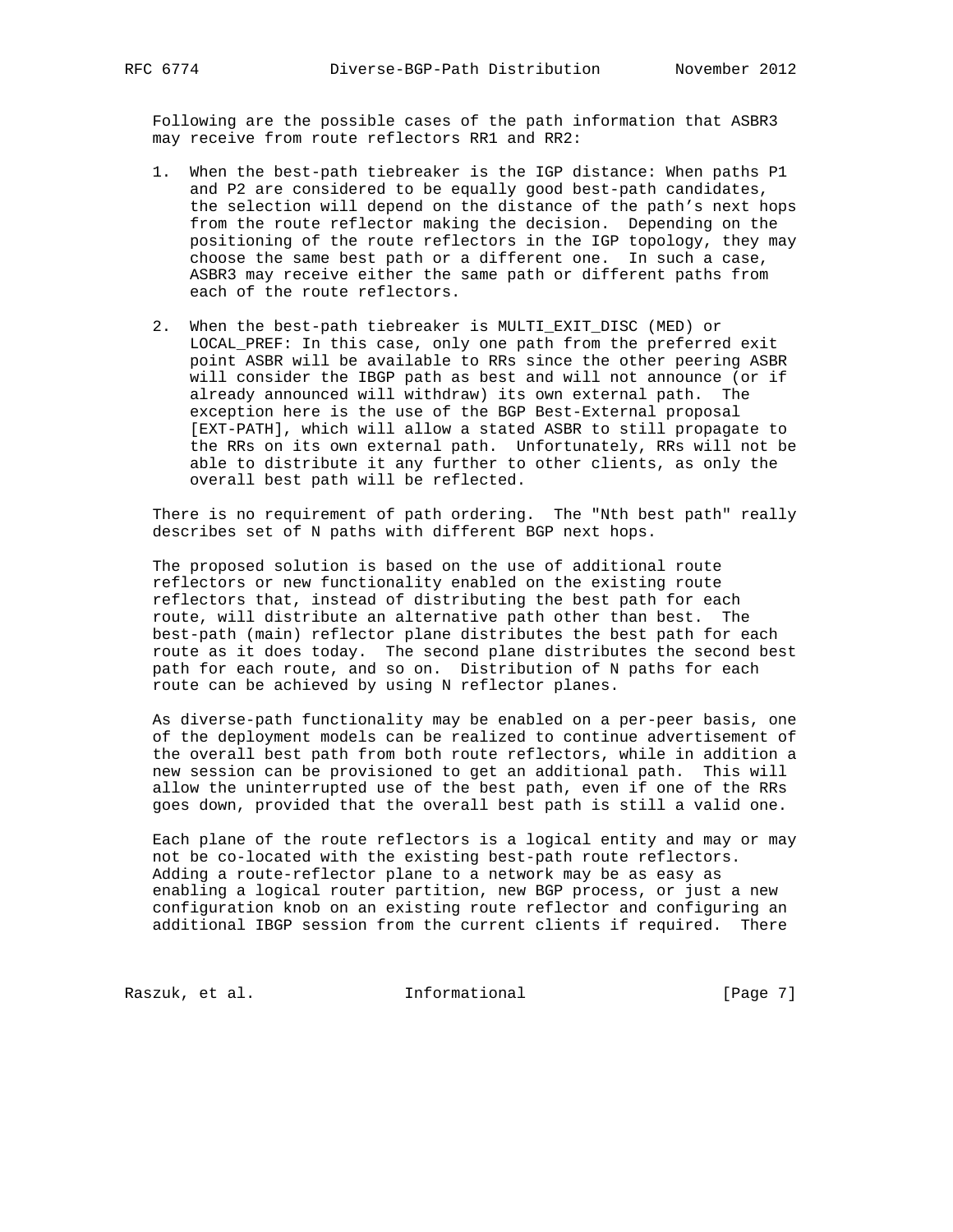are no code changes required on the route-reflector clients for this mechanism to work. It is easy to observe that the installation of one or more additional route-reflector control planes is much cheaper and is easier than upgrading hundreds of route-reflector clients in the entire network to support different BGP protocol encoding.

 Diverse-path route reflectors need the new ability to calculate and propagate the Nth best path instead of the overall best path. An implementation is encouraged to enable this new functionality on a per-neighbor basis.

 While this is an implementation detail, the code to calculate the Nth best path is also required by other BGP solutions. For example, in the application of fast connectivity restoration, BGP must calculate a backup path for installation into the Routing Information Base (RIB) and Forwarding Information Base (FIB) ahead of the actual failure.

 To address the problem of external paths not being available to route reflectors due to LOCAL\_PREF or MED factors, it is recommended that ASBRs enable [EXT-PATH] functionality in order to always inject their external paths to the route reflectors.

4.1. Co-located Best- and Backup-Path RRs

 To simplify the description, let's assume that we only use two route reflector planes (N=2). When co-located, the additional second-best path reflectors are connected to the network at the same points from the perspective of the IGP as the existing best-path RRs. Let's also assume that best-external functionality is enabled on all ASBRs.

Raszuk, et al. 1nformational [Page 8]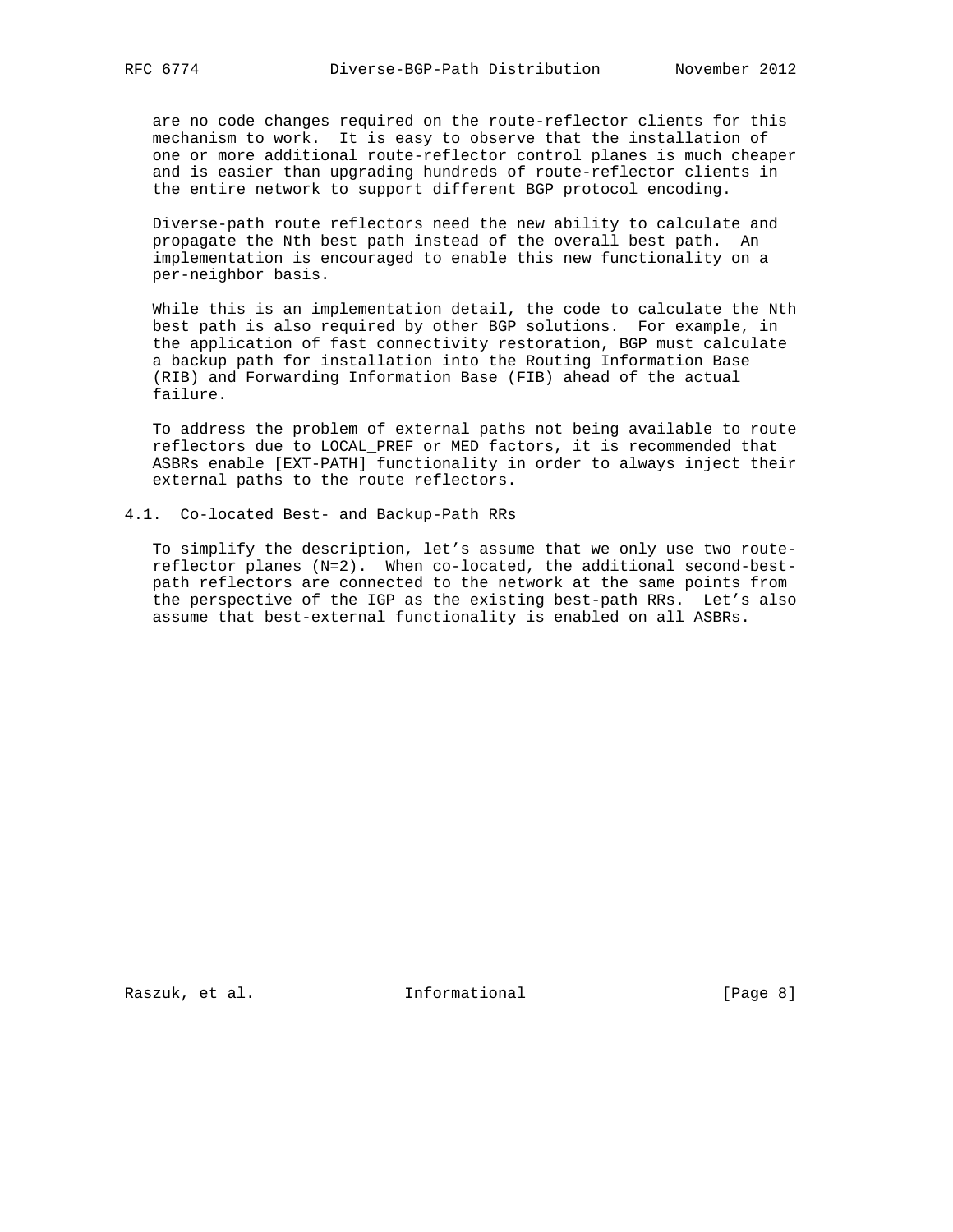

Figure 2: Co-located Second-Best-Path RR Plane

 The following is a list of configuration changes required to enable the second-best-path route-reflector plane:

- 1. Unless the same RR1/RR2 platform is being used, adding RR1' and RR2' either as the logical or physical new control-plane RRs in the same IGP points as RR1 and RR2, respectively.
- 2. Enabling best-external functionality on ASBRs.
- 3. Enabling RR1' and RR2' for second plane route reflection. Alternatively, instructing existing RR1 and RR2 to calculate the second-best path also.
- 4. Unless one of the existing RRs is set to advertise only diverse path to its current clients, configuring new ASBRs-RR' IBGP sessions.

Raszuk, et al. Informational [Page 9]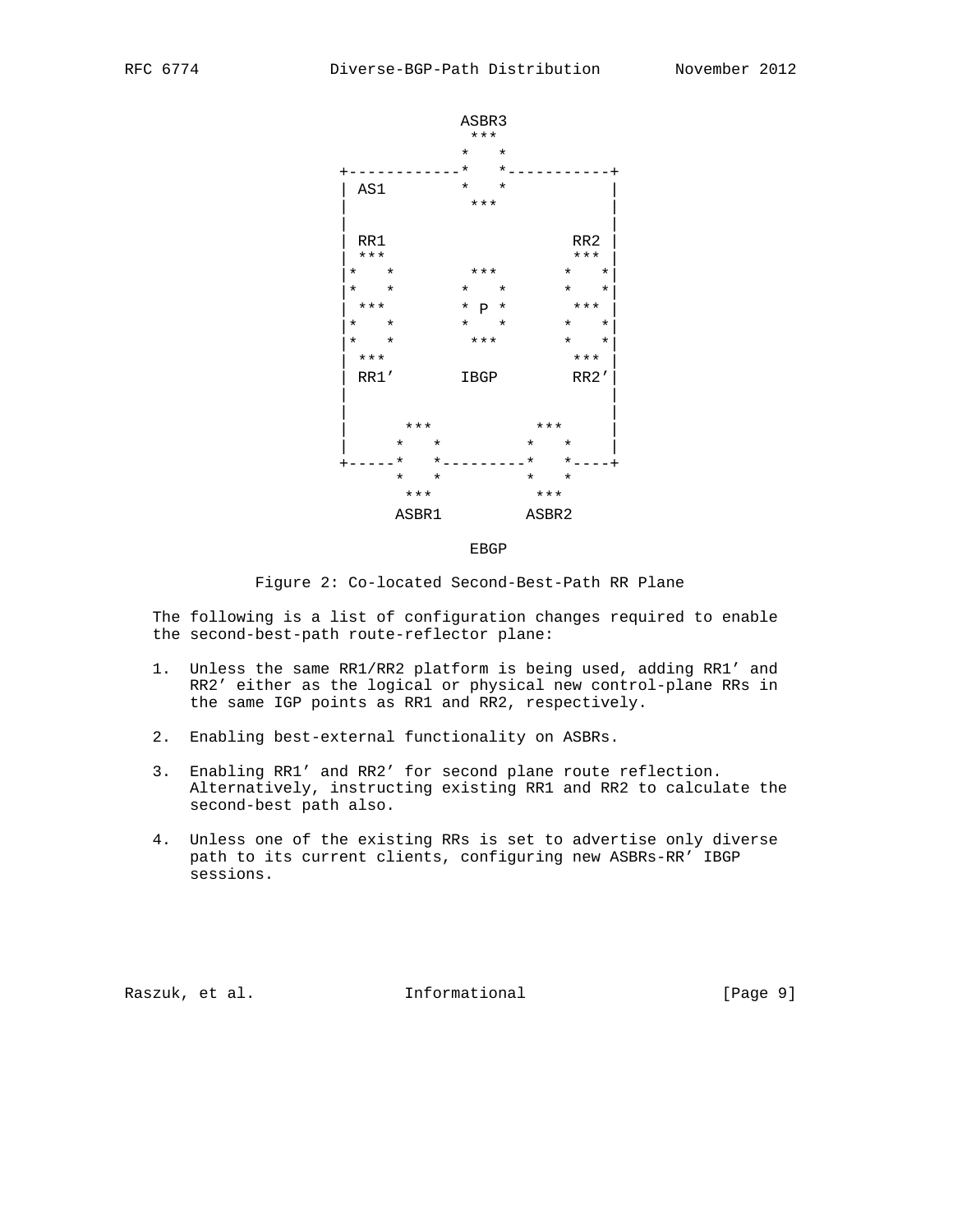The expected behavior is that under any BGP condition, the ASBR3 and P routers will receive both paths P1 and P2 for destination D. The availability of both paths will allow them to implement a number of new services as listed in Section 8 ("Applications").

 As an alternative to fully meshing all RRs and RRs', an operator that has a large number of reflectors deployed today may choose to peer newly introduced RRs' to a hierarchical RR', which would be an IBGP interconnect point within the second plane as well as between planes.

 One deployment model of this scenario can be achieved by simply upgrading the existing route reflectors without deploying any new logical or physical platforms. Such an upgrade would allow route reflectors to service both peers that have upgraded to add-paths, as well as those peers that cannot be immediately upgraded while at the same time allowing distribution of more than a single best path. The obvious protocol benefit of using existing RRs to distribute towards their clients' best and diverse BGP paths over different IBGP sessions is the automatic assurance that such a client would always get different paths with their next hop being different.

 The way to accomplish this would be to create a separate IBGP session for each Nth BGP path. Such a session should be preferably terminated at a different loopback address of the route reflector. At the BGP OPEN stage of each such session, a different bgp\_router\_id may be used. Correspondingly, the route reflector should also allow its clients to use the same bgp\_router\_id on each such session.

4.2. Randomly Located Best- and Backup-Path RRs

 Now let's consider a deployment case in which an operator wishes to enable a second RR' plane using only a single additional router in a different network location from his current route reflectors. This model would be of particular use in networks in which some form of end-to-end encapsulation (IP or MPLS) is enabled between provider edge routers.

 Note that this model of operation assumes that the present best-path route reflectors are only control-plane devices. If the route reflector is in the data-forwarding path, then the implementation must be able to clearly separate the Nth best-path selection from the selection of the paths to be used for data forwarding. The basic premise of this mode of deployment assumes that all reflector planes have the same information to choose from, which includes the same set of BGP paths. It also requires the ability to ignore the step of comparison of the IGP metric to reach the BGP next hop during best path calculation.

Raszuk, et al. 10 mm informational [Page 10]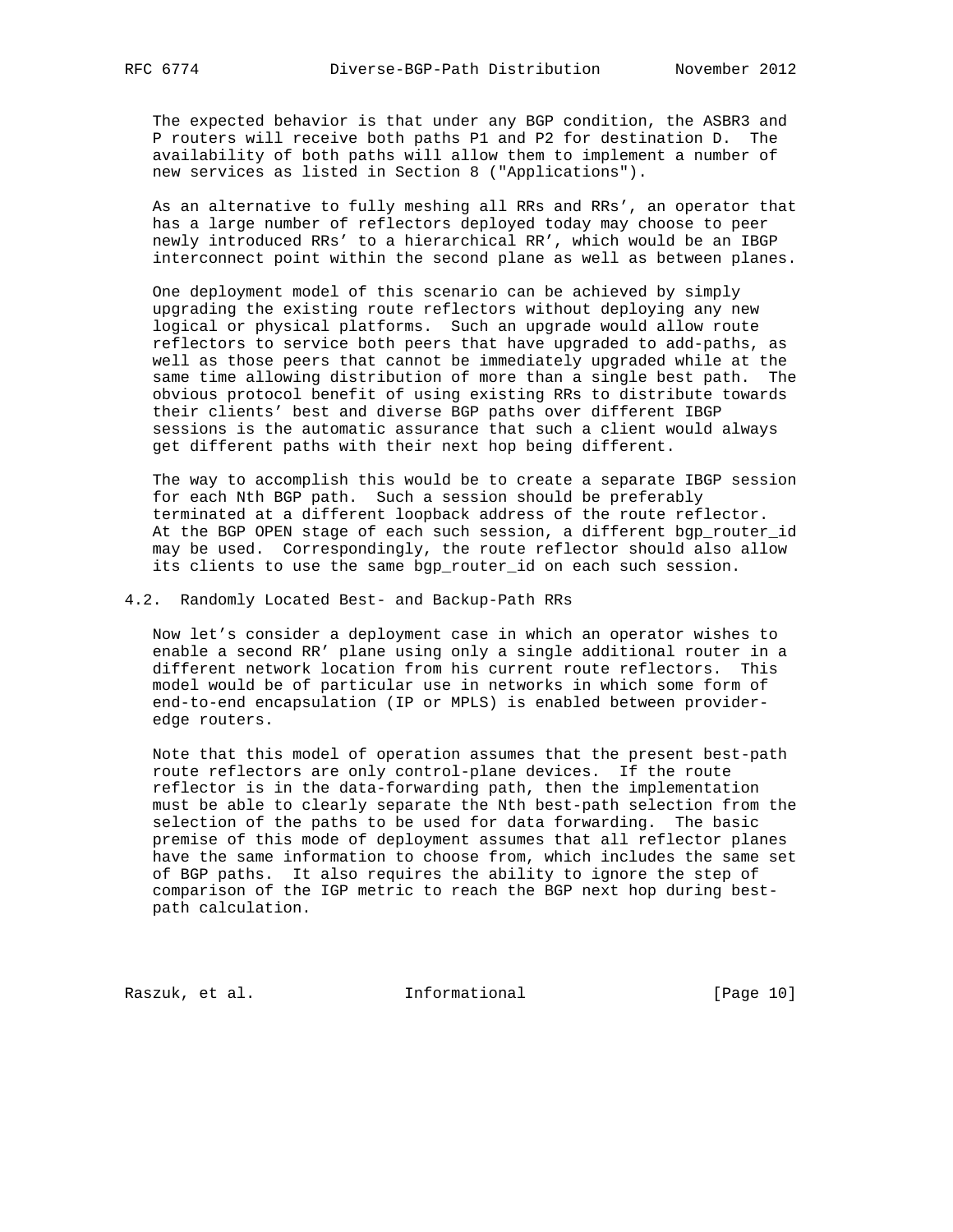

Figure 3: Experimental Deployment of Second-Best-Path RR Plane

 The following is a list of configuration changes required to enable the second-best-path route reflector RR' as a single platform or to enable one of the existing control-plane RRs for diverse-path functionality:

- 1. If needed, adding RR' logical or physical as a new route reflector anywhere in the network.
- 2. Enabling best-external functionality on ASBRs.
- 3. Disabling IGP metric check in BGP best path on all route reflectors.
- 4. Enabling RR' or any of the existing RR for second plane path calculation.
- 5. If required, fully meshing newly added RRs' with all the other reflectors in both planes. This condition does not apply if the newly added RR'(s) already have peering to all ASBRs/PEs.

Raszuk, et al. Informational [Page 11]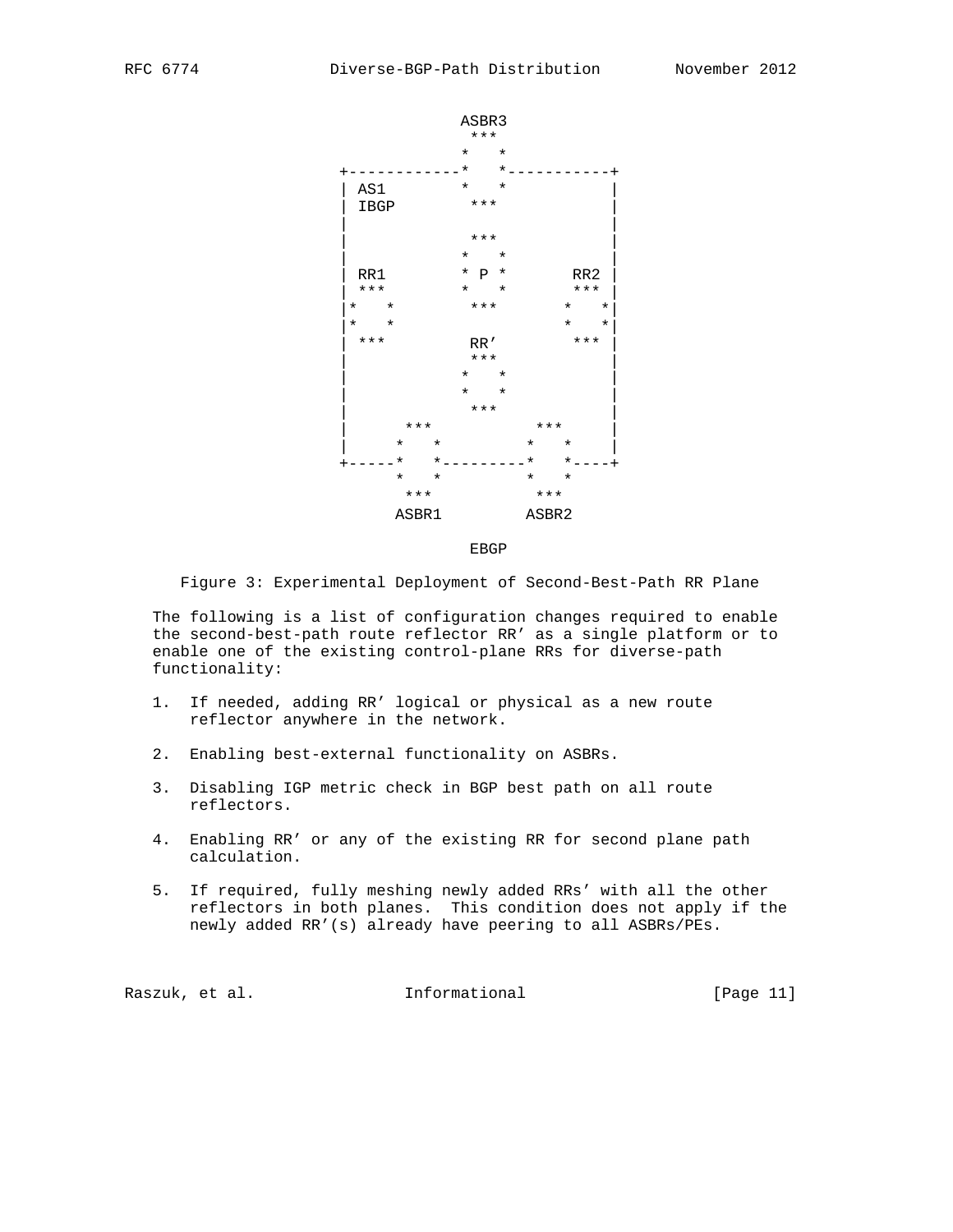6. Configure new BGP sessions between ASBRs and RRs (unless one of the existing RRs is set to advertise only diverse path to its current clients).

 In this scenario, the operator has the flexibility to introduce the new additional route-reflector functionality on any existing or new hardware in the network. Any existing routers that are not already members of the best-path route-reflector plane can be easily configured to serve the second plane either by using a logical/virtual router partition or by having their BGP implementation compliant to this specification.

 Even if the IGP metric is not taken into consideration when comparing paths during the best-path calculation, an implementation still has to consider paths with unreachable next hops invalid. It is worth pointing out that some implementations today already allow for configuration that results in no IGP metric comparison during the best-path calculation.

 The additional planes of route reflectors do not need to be fully redundant as the primary plane does. If we are preparing for a single network failure event, a failure of a non-backed-up Nth best path route reflector would not result in a connectivity outage of the actual data plane. The reason is that this would, at most, affect the presence of a backup path (not an active one) on the same parts of the network. If the operator chooses to create the Nth best-path plane redundantly by installing not one, but two or more route reflectors serving each additional plane, the additional robustness will be achieved.

 As a result of this solution, ASBR3 and other ASBRs peering to RR' will be receiving the second best path.

 Similarly to Section 4.1, as an alternative to fully meshing all RRs and diverse path RRs', operators may choose to peer newly introduced RRs' to a hierarchical RR', which would be an IBGP interconnect point between planes.

 It is recommended that an implementation advertise the overall best path over the Nth diverse-path session if there is no other BGP path with a different next hop present. This is equivalent to today's case where the client is connected to more than one RR.

4.3. Multi-Plane Route Servers for Internet Exchanges

 Another group of devices in which the proposed multi-plane architecture may be of particular applicability is the EBGP route servers used at many Internet exchange points.

Raszuk, et al. 1nformational [Page 12]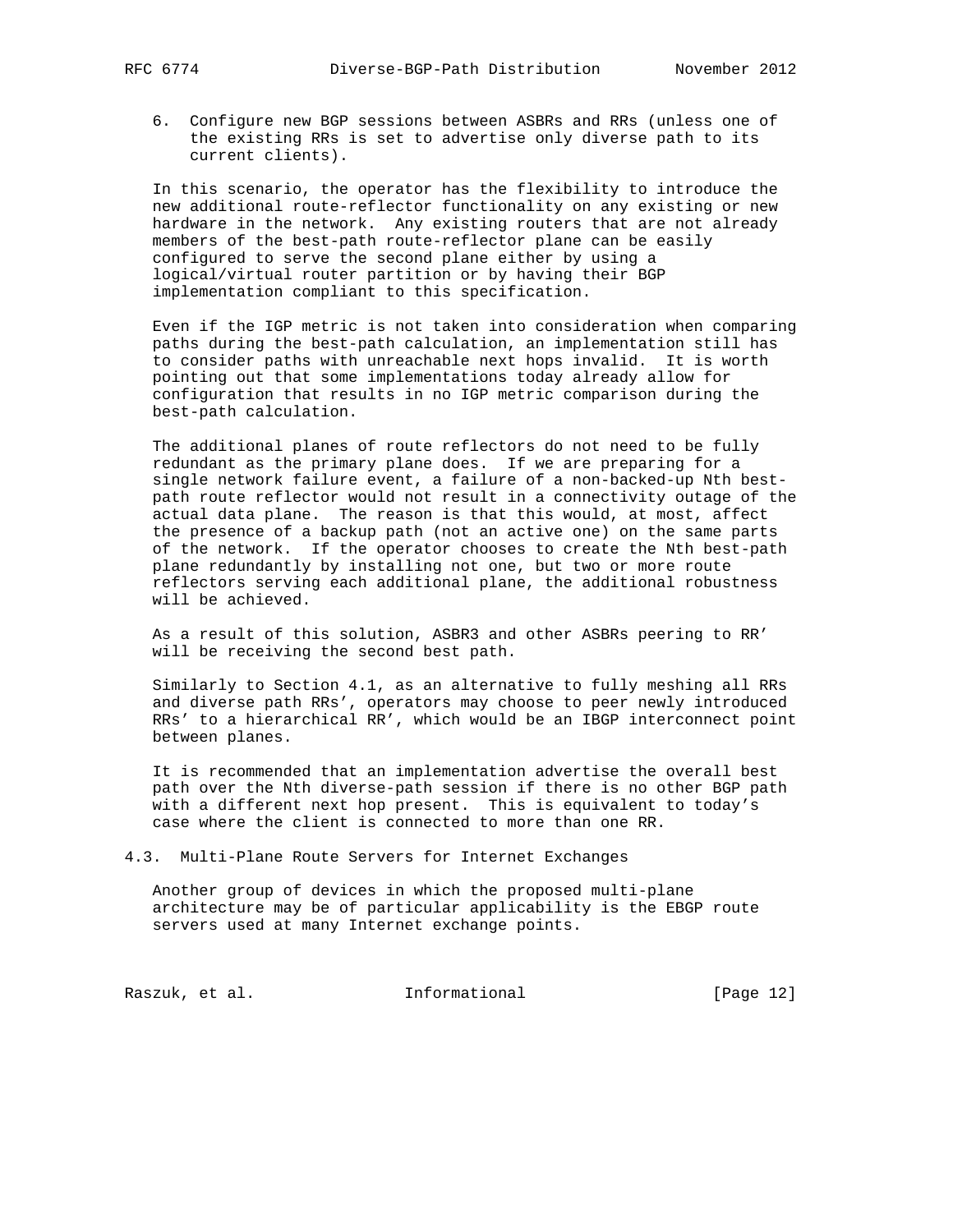In such cases, hundreds of ISPs are interconnected on a common LAN. Instead of having hundreds of direct EBGP sessions on each exchange client, a single peering is created to the transparent route server. The route server can only propagate a single best path. Mandating the upgrade for hundreds of different service providers in order to implement add-path may be much more difficult as compared to asking them to provision one new EBGP session to an Nth best path route server plane. This allows the distribution of more than the single best BGP path from a given route server to such an Internet exchange point (IX) peer.

 The solution proposed in this document fits very well with the requirement of having broader EBGP path diversity among the members of any Internet exchange point.

5. Discussion on Current Models of IBGP Route Distribution

In today's networks, BGP4 operates as specified in [RFC4271].

 There are a number of technology choices for intra-AS BGP route distribution:

- 1. Full mesh
- 2. Confederations
- 3. Route reflectors
- 5.1. Full Mesh

 A full mesh, the most basic IBGP architecture, exists when all BGP speaking routers within the AS peer directly with all other BGP speaking routers within the AS, irrespective of where a given router resides within the AS (e.g., P router, PE router, etc.).

 While this is the simplest intra-domain path-distribution method, historically, there have been a number of challenges in realizing such an IBGP full mesh in a large-scale network. While some of these challenges are no longer applicable, the following (as well as others) may still apply:

 1. Number of TCP sessions: The number of IBGP sessions on a single router in a full-mesh topology of a large-scale service provider can easily reach hundreds. Such numbers could be a concern on hardware and software used in the late 70s, 80s, and 90s. Today, customer requirements for the number of BGP sessions per box are reaching thousands. This is already an order of magnitude more than the potential number of IBGP sessions. Advancements in the

Raszuk, et al. 10 Informational [Page 13]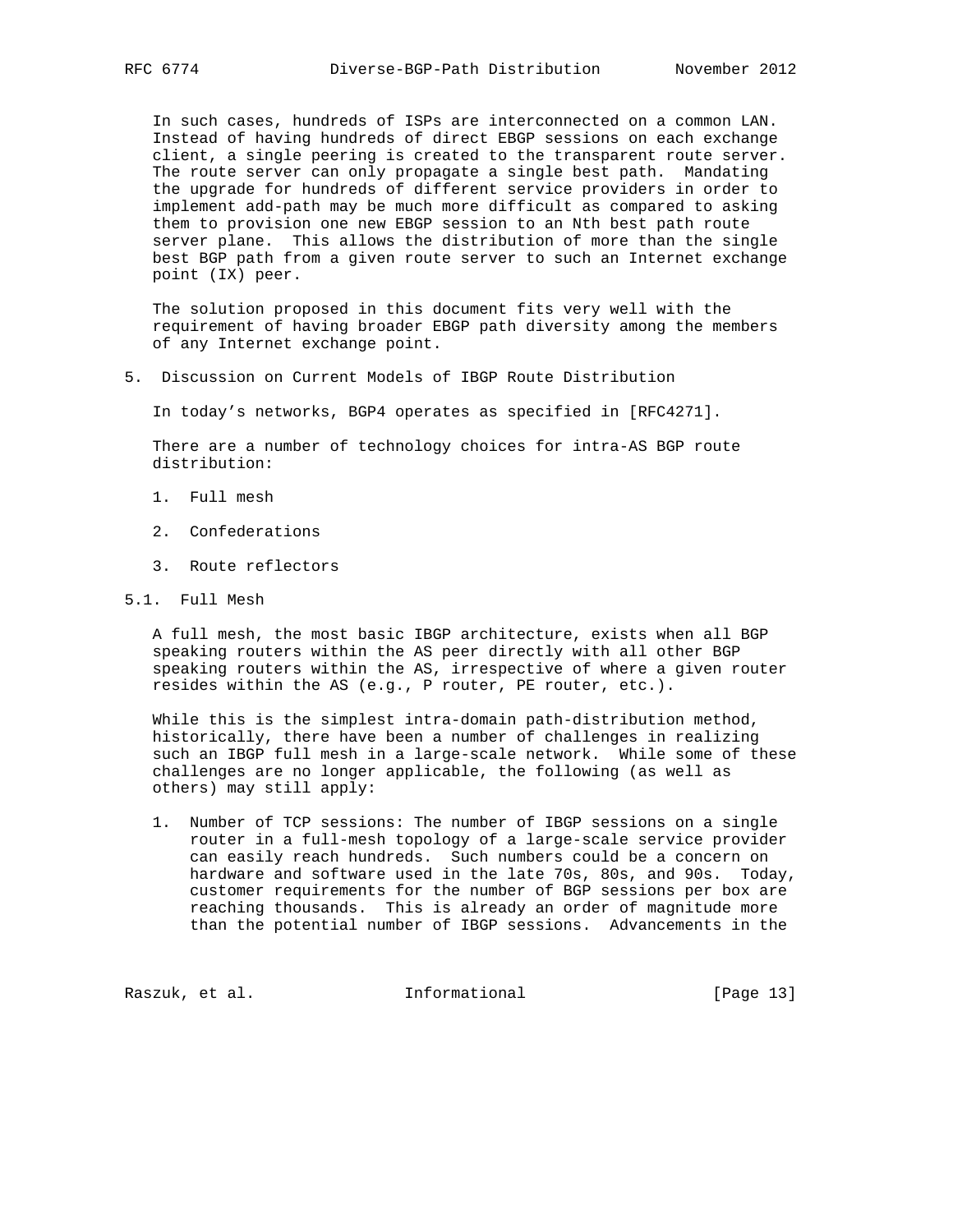hardware and software used in production routers means that running a full mesh of IBGP sessions should not be dismissed due to the resulting number of TCP sessions alone.

- 2. Provisioning: When operating and troubleshooting large networks, one of the topmost requirements is to keep the design as simple as possible. When the autonomous system's network is composed of hundreds of nodes, it becomes very difficult to manually provision a full mesh of IBGP sessions. Adding or removing a router requires reconfiguration of all other routers in the AS. While this is a real concern today, there is already work in progress in the IETF to define IBGP peering automation through an IBGP Auto Discovery mechanism [AUTO-MESH].
- 3. Number of paths: Another concern when deploying a full IBGP mesh is the number of BGP paths for each route that have to be stored at every node. This number is very tightly related to the number of external peerings of an AS, the use of LOCAL\_PREF or MED techniques, and the presence of best-external [EXT-PATH] advertisement configuration. If we make a rough assumption that the BGP4-path data structure consumes about 80-100 bytes, the resulting control-plane memory requirement for 500,000 IPv4 routes with one additional external path is 38-48 MB, while for 1 million IPv4 routes, it grows linearly to 76-95 MB. It is not possible to reach a general conclusion if this condition is negligible or if it is a show stopper for a full-mesh deployment without direct reference to a given network.

 To summarize, a full-mesh IBGP peering can offer natural dissemination of multiple external paths among BGP speakers. When realized with the help of IBGP Auto Discovery peering automation, this seems like a viable deployment, especially in medium- and small scale networks.

# 5.2. Confederations

 For the purpose of this document, let's observe that confederations [RFC5065] can be viewed as a hierarchical full-mesh model.

 Within each sub-AS, BGP speakers are fully meshed, and as discussed in Section 2.1, all full-mesh characteristics (number of TCP sessions, provisioning, and potential concern over number of paths still apply in the sub-AS scale).

Raszuk, et al. 10. Informational [Page 14]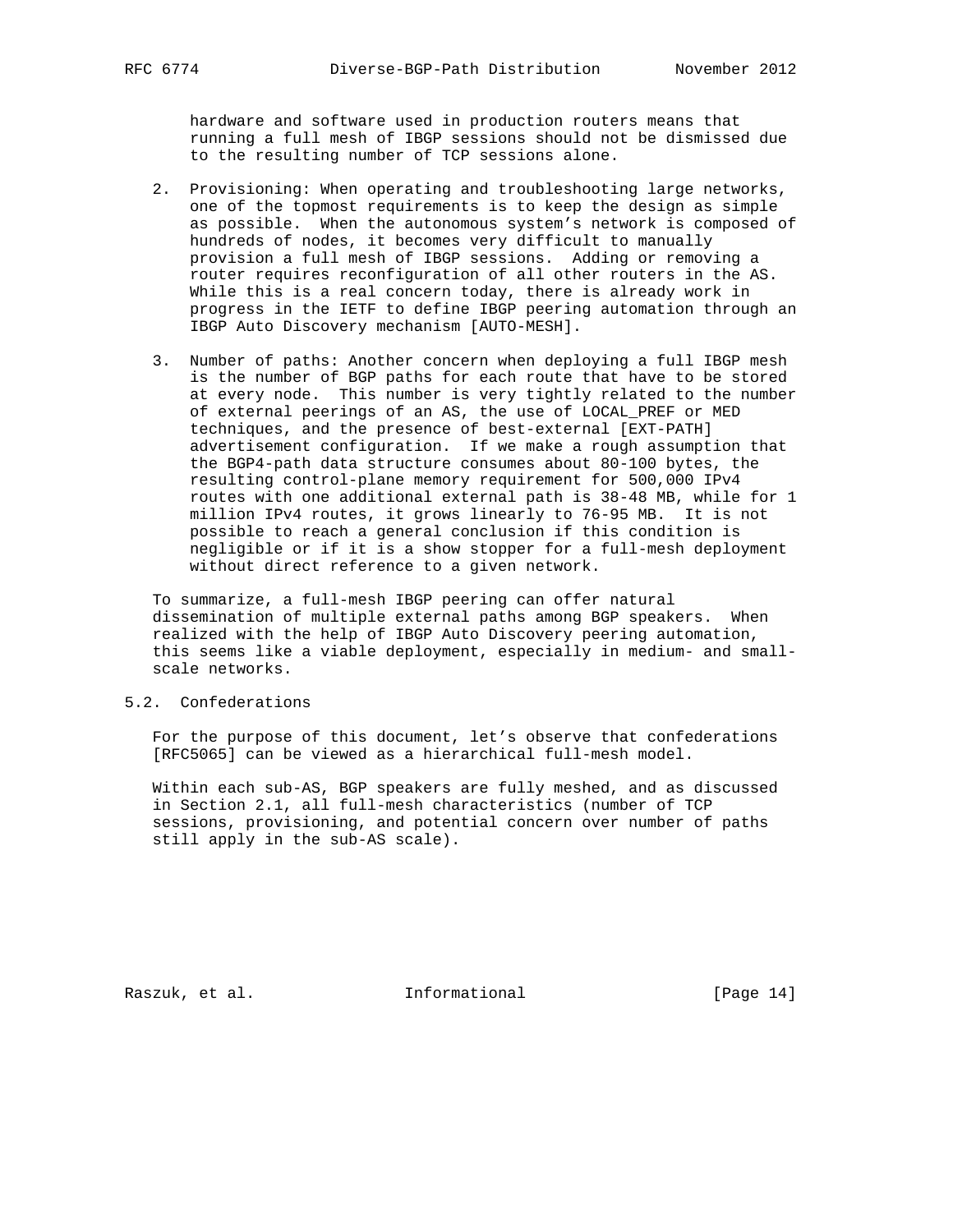In addition to the direct peering of all BGP speakers within each sub-AS, all sub-AS border routers must also be fully meshed with each other. Sub-AS border routers configured with best-external functionality can inject additional (diverse) paths within a sub-AS.

 To summarize, it is technically sound to use confederations with the combination of best-external to achieve distribution of more than a single best path per route in a large autonomous systems.

 In topologies where route reflectors are deployed within the confederation sub-ASes, the technique described here applies.

5.3. Route Reflectors

 The main motivation behind the use of route reflectors [RFC4456] is the avoidance of the full-mesh session management problem described above. Route reflectors, for good or for bad, are the most common solution today for interconnecting BGP speakers within an internal routing domain.

 Route-reflector peerings follow the advertisement rules defined by the BGP4 protocol. As a result, only a single best path per prefix is sent to client BGP peers. This is the main reason many current networks are exposed to a phenomenon called BGP path starvation, which essentially results in the inability to deliver a number of applications discussed later.

 When interconnecting BGP speakers between domains, the route reflection equivalent is popularly called the "Route Server" and is globally deployed today in many Internet exchange points.

6. Deployment Considerations

 Distribution of the diverse-BGP-paths proposal allows the dissemination of more paths than just the best path to the route reflector or route-server clients of today's BGP4 implementations. As a deployment recommendation, it needs to be mentioned that fast connectivity restoration as well as a majority of intra-domain BGP level load balancing needs can be accommodated with only two paths (overall best and second best). Therefore, as a deployment recommendation, this document suggests use of N=2 with diverse-path.

 From the client's point of view, receiving additional paths via separate IBGP sessions terminated at the new route-reflector plane is functionally equivalent to constructing a full-mesh peering without the problems such a full mesh would come with, as discussed in earlier section.

Raszuk, et al. 10. Informational [Page 15]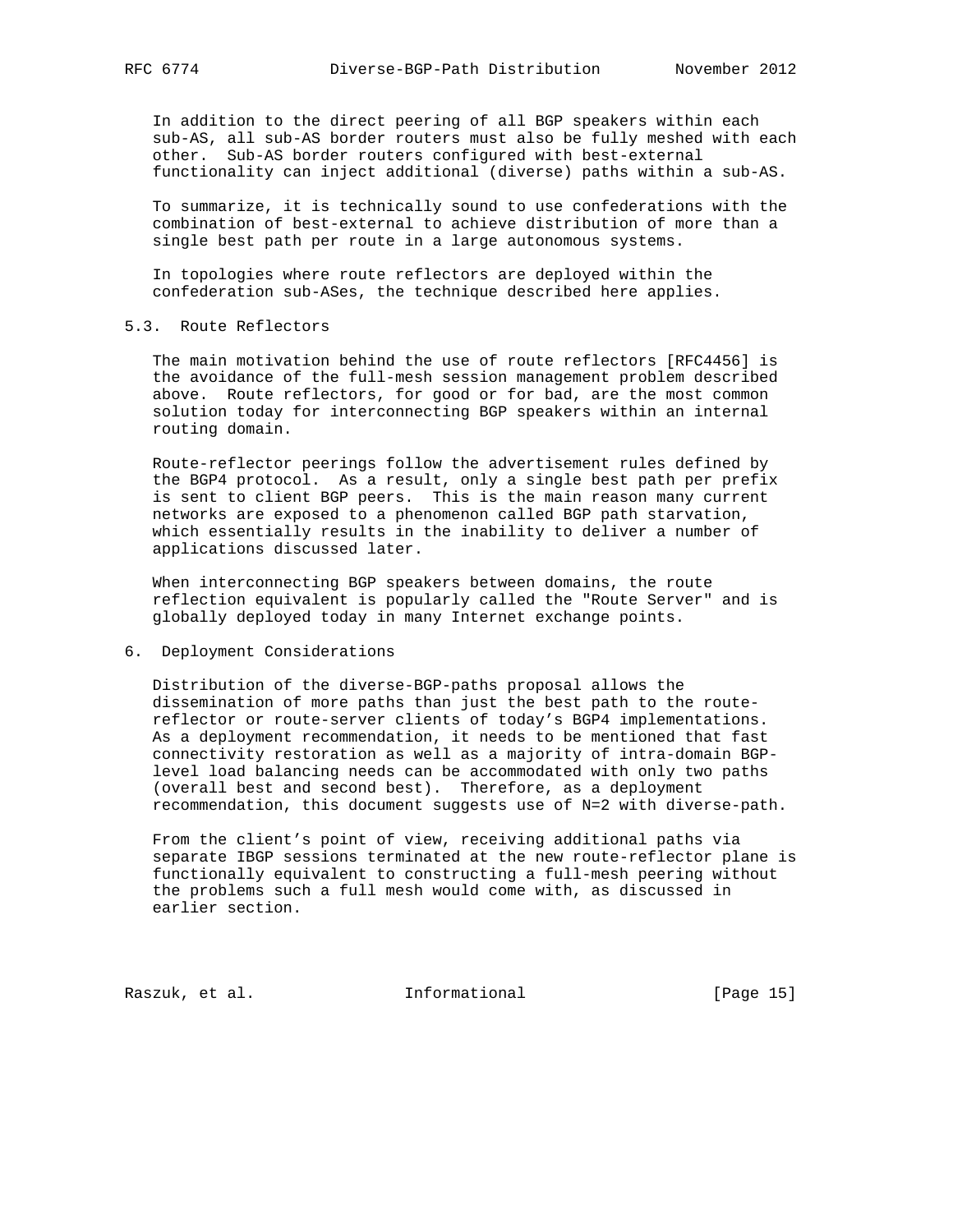By precisely defining the number of reflector planes, network operators have full control over the number of redundant paths in the network. This number can be defined to address the needs of the service(s) being deployed.

 The Nth-plane route reflectors should act as control-plane network entities. While they can be provisioned on the current production routers, selected Nth-best BGP paths should not be used directly in the date plane with the exception of such paths being BGP multipath eligible and such functionality is enabled. Regarding RRs being in the data plane unless multipath is enabled, the second best path is expected to be a backup path and should be installed as such into the local RIB/FIB.

 The use of the term "planes" in this document is more of a conceptual nature. In practice, all paths are still kept in the single table where normal best path is calculated. This means that tools like the looking glass should not observe any changes or impact when diverse-path has been enabled.

 The proposed architecture deployed along with the BGP best-external functionality covers all three cases where the classic BGP route reflection paradigm would fail to distribute alternate (diverse) paths. These are

- 1. ASBRs advertising their single best-external paths with no LOCAL\_PREF or MED present.
- 2. ASBRs advertising their single best-external paths with LOCAL\_PREF or MED present and with BGP best-external functionality enabled.
- 3. ASBRs with multiple external paths.

 This section focuses on discussion of case 3 above in more detail. This describes the scenario of a single ASBR connected to multiple EBGP peers. In practice, this peering scenario is quite common. It is mostly due to the geographic location of EBGP peers and the diversity of those peers (for example, peering to multiple tier-1 ISPs, etc.). It is not designed for failure-recovery scenarios, as single failure of the ASBR would simultaneously result in loss of connectivity to all of the peers. In most medium and large geographically distributed networks, there is always another ASBR or multiple ASBRs providing peering backups, typically in other geographically diverse locations in the network.

Raszuk, et al. 10 mm informational [Page 16]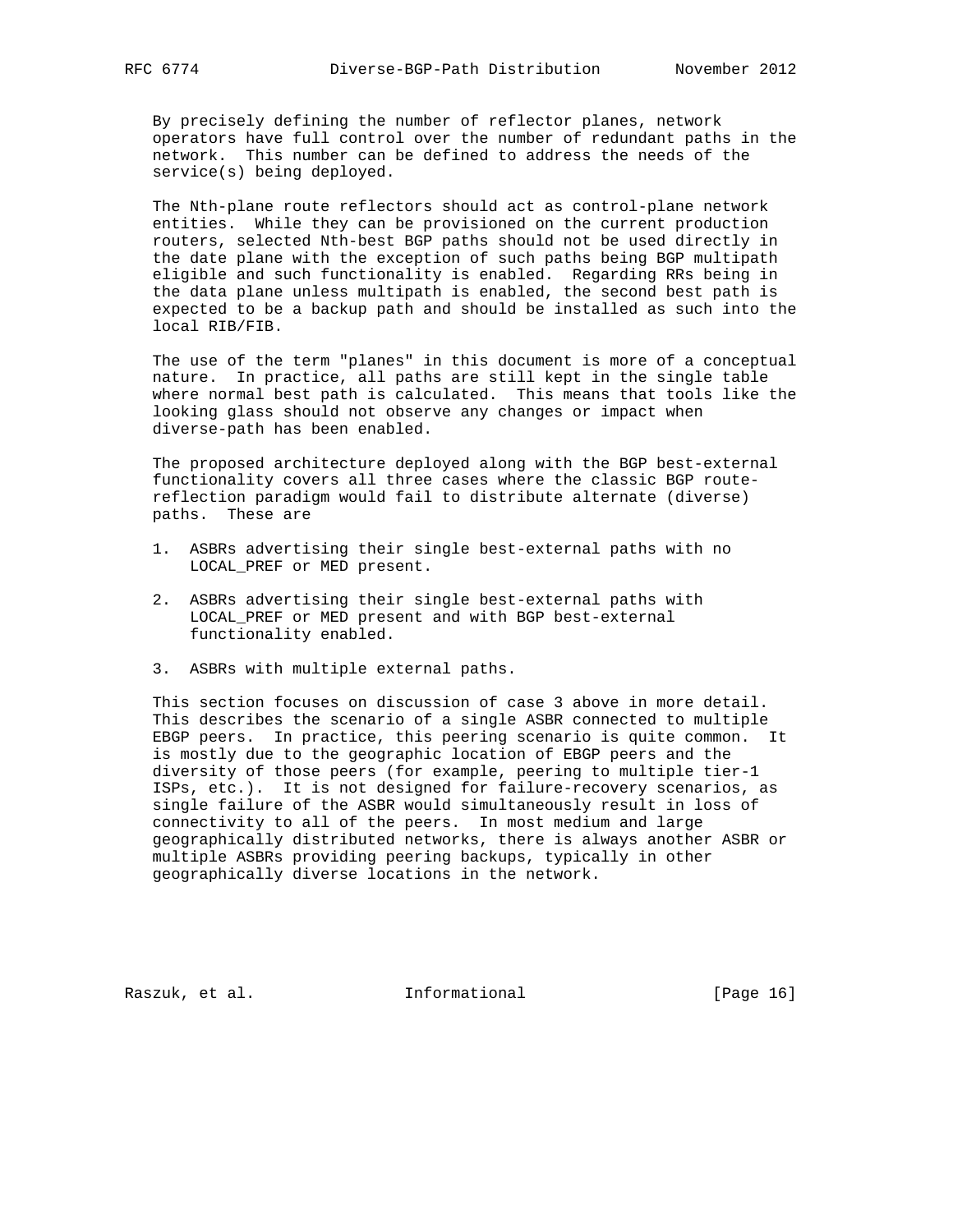When an operator uses ASBRs with multiple peerings, setting next-hop self will effectively allow local repair of the atomic failure of any external peer without any compromise to the data plane. Traditionally, the most common reason for not setting next-hop self is the associated drawback of losing the ability to signal the external failures of peering ASBRs or links to those ASBRs by fast IGP flooding. Such a potential drawback can be easily avoided by using a different peering address from the address used for next-hop mapping and removing the next-hop from the IGP at the last possible BGP path failure.

 Herein, one may correctly observe that in the case of setting next hop self on an ASBR, attributes of other external paths such that the ASBR is peering with may be different from the attributes of its best external path. Therefore, not injecting all of those external paths with their corresponding attributes cannot be compared to equivalent paths for the same prefix coming from different ASBRs.

 While such observation, in principle, is correct, one should put things in perspective of the overall goal, which is to provide data plane connectivity upon a single failure with minimal interruption/packet loss. During such transient conditions, using even potentially suboptimal exit points is reasonable, so long as forwarding information loops are not introduced. In the mean time, the BGP control plane will on its own re-advertise the newly elected best external path, and route-reflector planes will calculate their Nth best paths and propagate them to its clients. The result is that after seconds, even if potential suboptimality were encountered, it will be quickly and naturally healed.

7. Summary of Benefits

 Distribution of the diverse-BGP-paths proposal provides the following benefits when compared to the alternatives:

- 1. No modifications to the BGP4 protocol.
- 2. No requirement for upgrades to edge and core routers (as required in [ADD-PATHS]). It is backward compatible with the existing BGP deployments.
- 3. Can be easily enabled by the introduction of a new route reflector, a route server plane dedicated to the selection and distribution of Nth best-path, or just by new configuration of the upgraded current route reflector(s).

Raszuk, et al. 10. Informational [Page 17]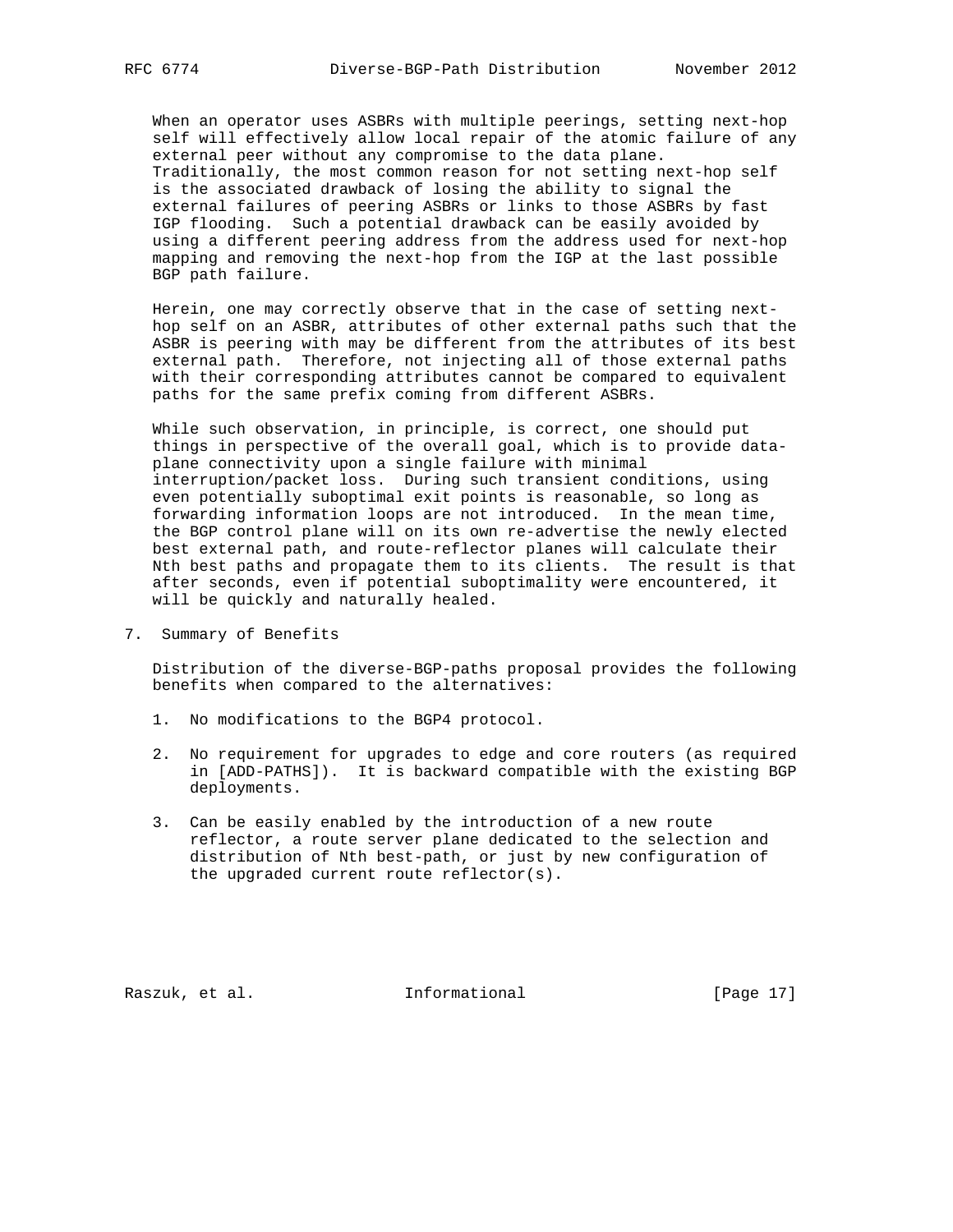- 4. Does not require major modification to BGP implementations in the entire network, which would result in an unnecessary increase of memory and CPU consumption due to the shift from today's per prefix to a per-path advertisement state tracking.
- 5. Can be safely deployed gradually on an RR cluster basis.
- 6. The proposed solution is equally applicable to any BGP address family as described in "Multiprotocol Extensions for BGP-4" [RFC4760]. In particular, it can be used "as is" without any modifications to both IPv4 and IPv6 address families.
- 8. Applications

 This section lists the most common applications that require the presence of redundant BGP paths:

- 1. Fast connectivity restoration in which backup paths with alternate exit points would be pre-installed as well as pre-resolved in the FIB of routers. This allows for a local action upon reception of a critical event notification of network/node failure. This failure recovery mechanism that is based on the presence of backup paths is also suitable for gracefully addressing scheduled maintenance requirements as described in [BGP-SHUTDOWN].
- 2. Multi-path load balancing for both IBGP and EBGP.
- 3. BGP control-plane churn reduction for both intra-domain and inter-domain.

 An important point to observe is that all of the above intra-domain applications are based on the use of reflector planes but are also applicable in the inter-domain Internet exchange point examples. As discussed in Section 4.3, an Internet exchange can conceptually deploy shadow route server planes, each responsible for distribution of an Nth best path to its EBGP peers. In practice, it may just be equal to a new short configuration and establishment of new BGP sessions to IX peers.

Raszuk, et al. 10 Informational [Page 18]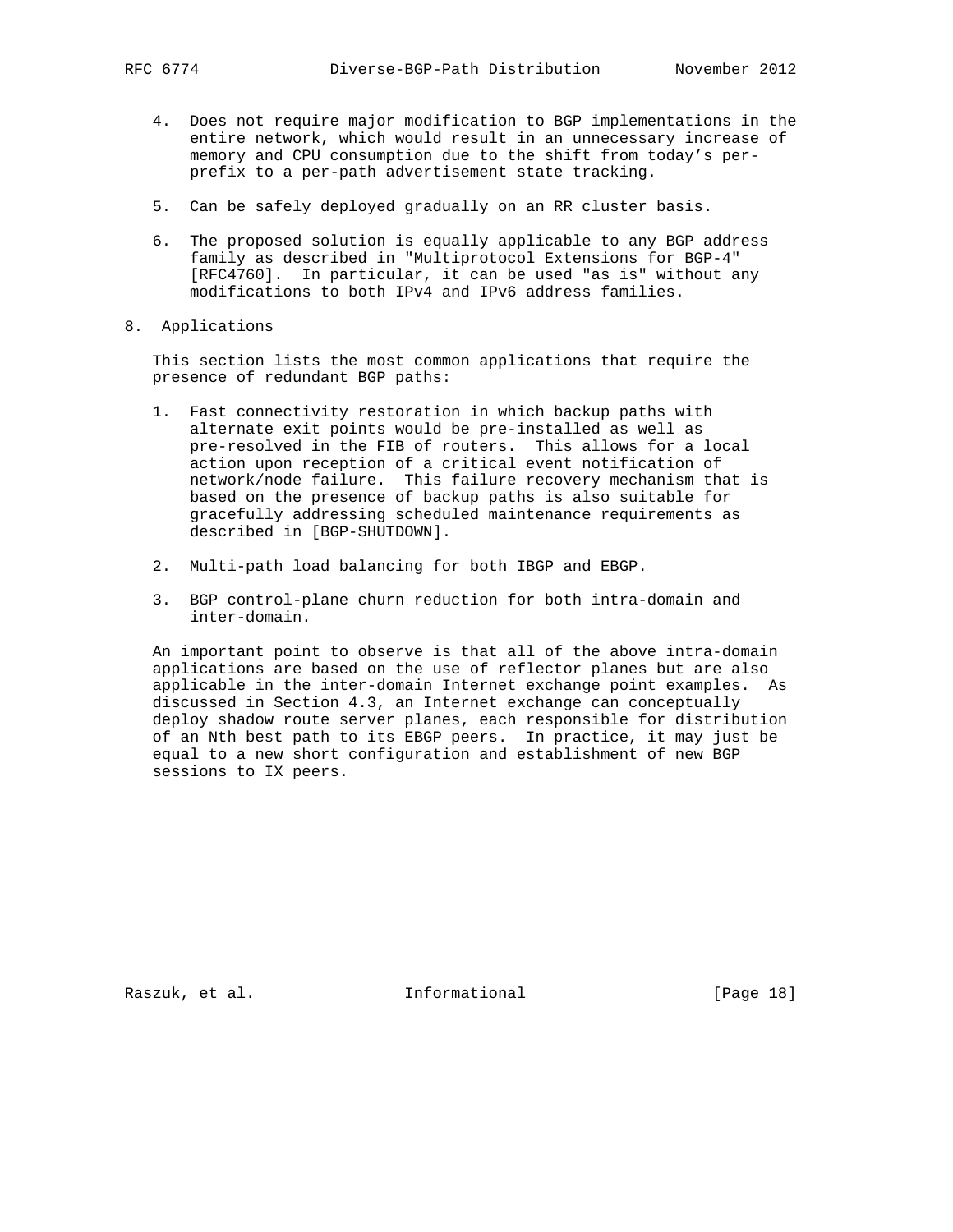## 9. Security Considerations

 The new mechanism for diverse BGP path dissemination proposed in this document does not introduce any new security concerns as compared to the base BGP4 specification [RFC4271] and especially when compared against full-IBGP-mesh topology.

 In addition, the authors observe that all BGP security issues as described in [RFC4272] apply to the additional BGP session or sessions as recommended by this specification. Therefore, all recommended mitigation techniques to BGP security are applicable here.

10. Contributors

 The following people contributed significantly to the content of the document:

 Selma Yilmaz Cisco Systems 170 West Tasman Drive San Jose, CA 95134 US Email: seyilmaz@cisco.com

 Satish Mynam Juniper Networks 1194 N. Mathilda Ave Sunnyvale, CA 94089 US Email: smynam@juniper.net

 Isidor Kouvelas Cisco Systems 170 West Tasman Drive San Jose, CA 95134 **TIS** Email: kouvelas@cisco.com

Raszuk, et al. 10 mm informational [Page 19]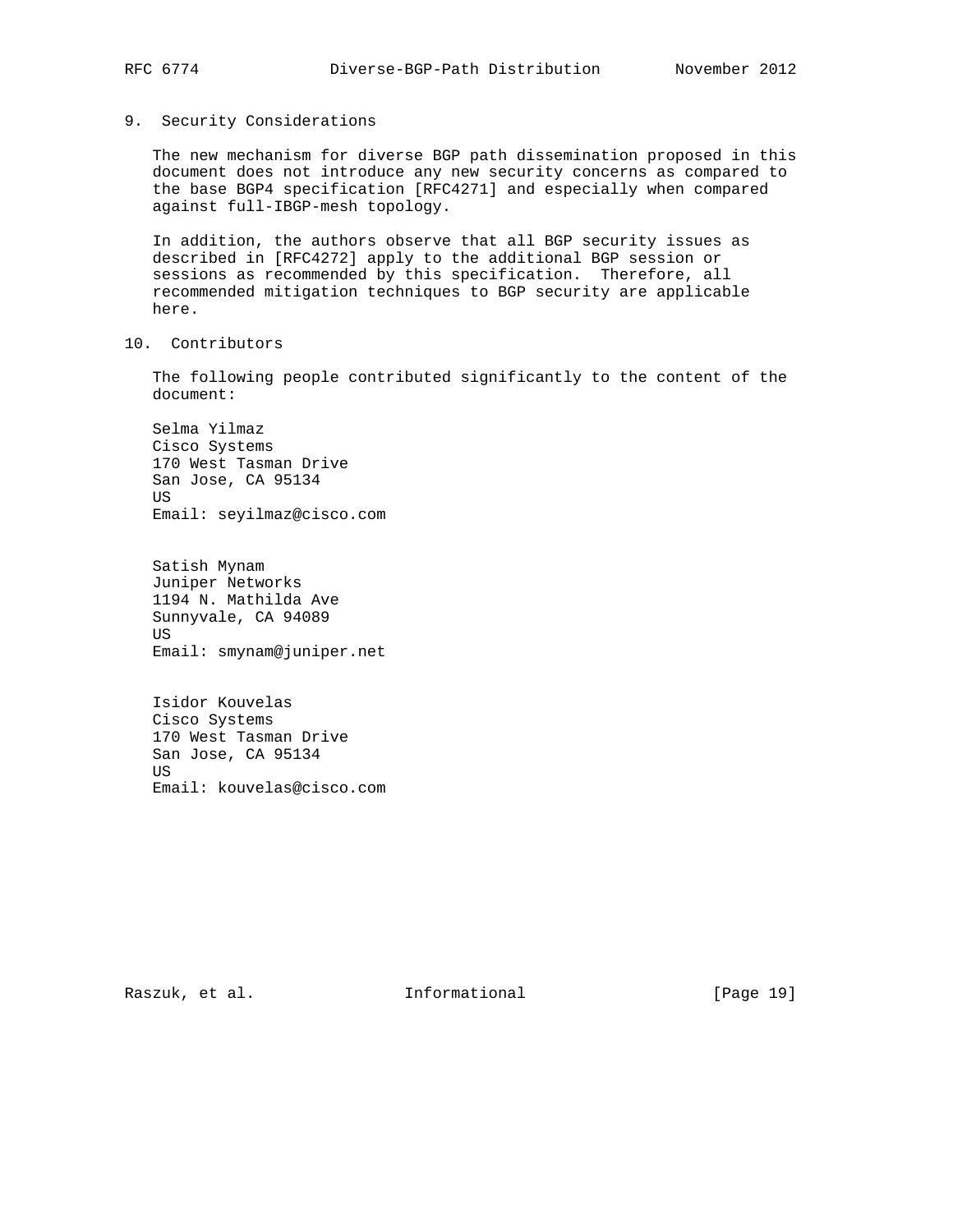11. Acknowledgments

 The authors would like to thank Bruno Decraene, Bart Peirens, Eric Rosen, Jim Uttaro, Renwei Li, Wes George, and Adrian Farrel for their valuable input.

 The authors would also like to express a special thank you to a number of operators who helped optimize the provided solution to be as close as possible to their daily operational practices. In particular, many thanks to Ted Seely, Shane Amante, Benson Schliesser, and Seiichi Kawamura.

- 12. References
- 12.1. Normative References
	- [RFC4271] Rekhter, Y., Ed., Li, T., Ed., and S. Hares, Ed., "A Border Gateway Protocol 4 (BGP-4)", RFC 4271, January 2006.
	- [RFC4456] Bates, T., Chen, E., and R. Chandra, "BGP Route Reflection: An Alternative to Full Mesh Internal BGP (IBGP)", RFC 4456, April 2006.
	- [RFC4760] Bates, T., Chandra, R., Katz, D., and Y. Rekhter, "Multiprotocol Extensions for BGP-4", RFC 4760, January 2007.
	- [RFC5226] Narten, T. and H. Alvestrand, "Guidelines for Writing an IANA Considerations Section in RFCs", BCP 26, RFC 5226, May 2008.
- 12.2. Informative References
	- [ADD-PATHS] Walton, D., Chen, E., Retana, A., and J. Scudder, "Advertisement of Multiple Paths in BGP", Work in Progress, June 2012.
	- [AUTO-MESH] Raszuk, R., "IBGP Auto Mesh", Work in Progress, January 2004.
	- [BGP-SHUTDOWN]

 Decraene, B., Francois, P., Pelsser, C., Ahmad, Z., and A. Armengol, "Requirements for the Graceful Shutdown of BGP Sessions", Work in Progress, September 2009.

Raszuk, et al. 1nformational [Page 20]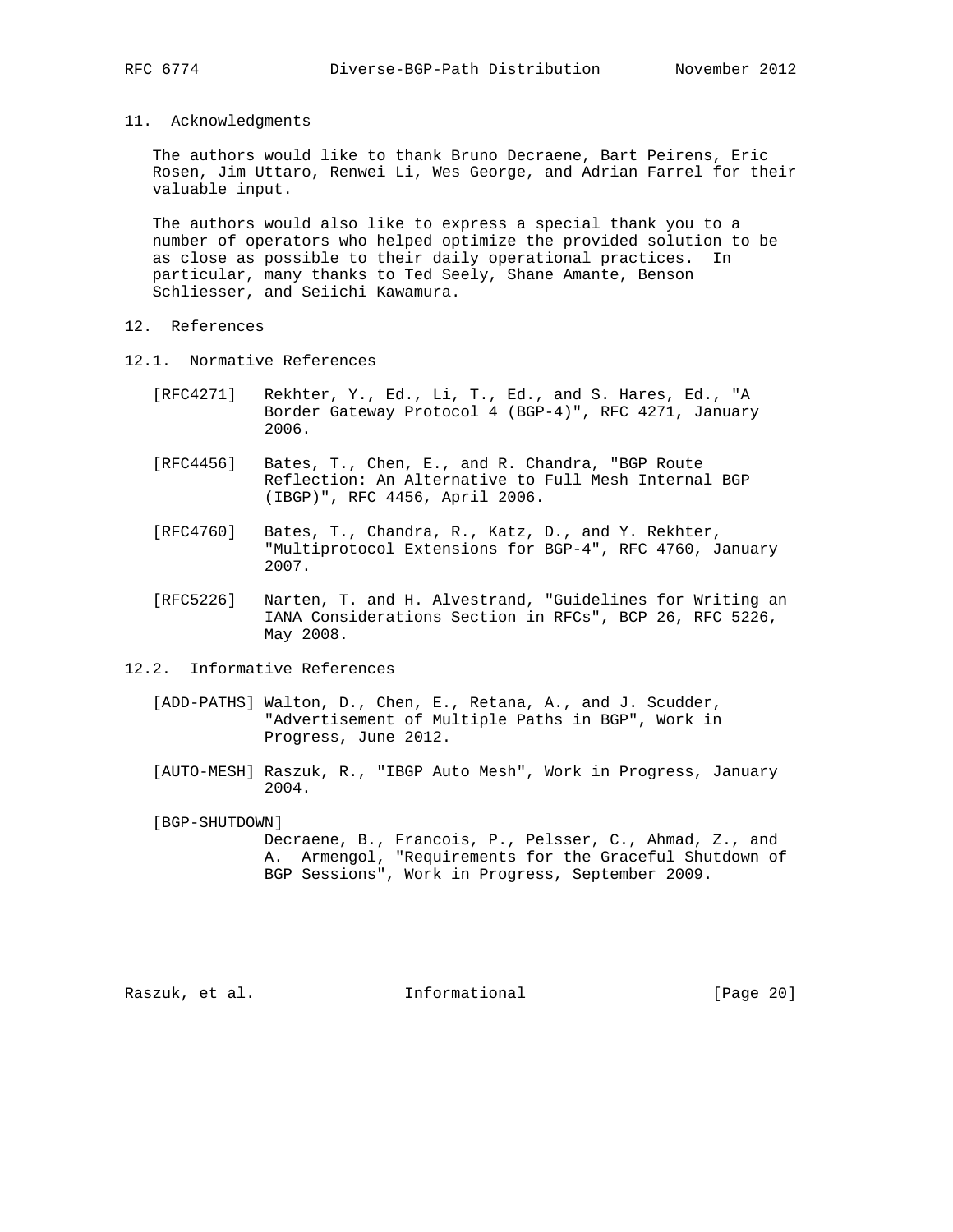- [EXT-PATH] Marques, P., Fernando, R., Chen, E., Mohapatra, P., and H. Gredler, "Advertisement of the Best External Route in BGP", Work in Progress, January 2012.
- [FAST-CONN] Mohapatra, P., Fernando, R., Filsfils, C., and R. Raszuk, "Fast Connectivity Restoration Using BGP Add-path", Work in Progress), October 2011.
- [RFC3345] McPherson, D., Gill, V., Walton, D., and A. Retana, "Border Gateway Protocol (BGP) Persistent Route Oscillation Condition", RFC 3345, August 2002.
- [RFC4272] Murphy, S., "BGP Security Vulnerabilities Analysis", RFC 4272, January 2006.
- [RFC5065] Traina, P., McPherson, D., and J. Scudder, "Autonomous System Confederations for BGP", RFC 5065, August 2007.